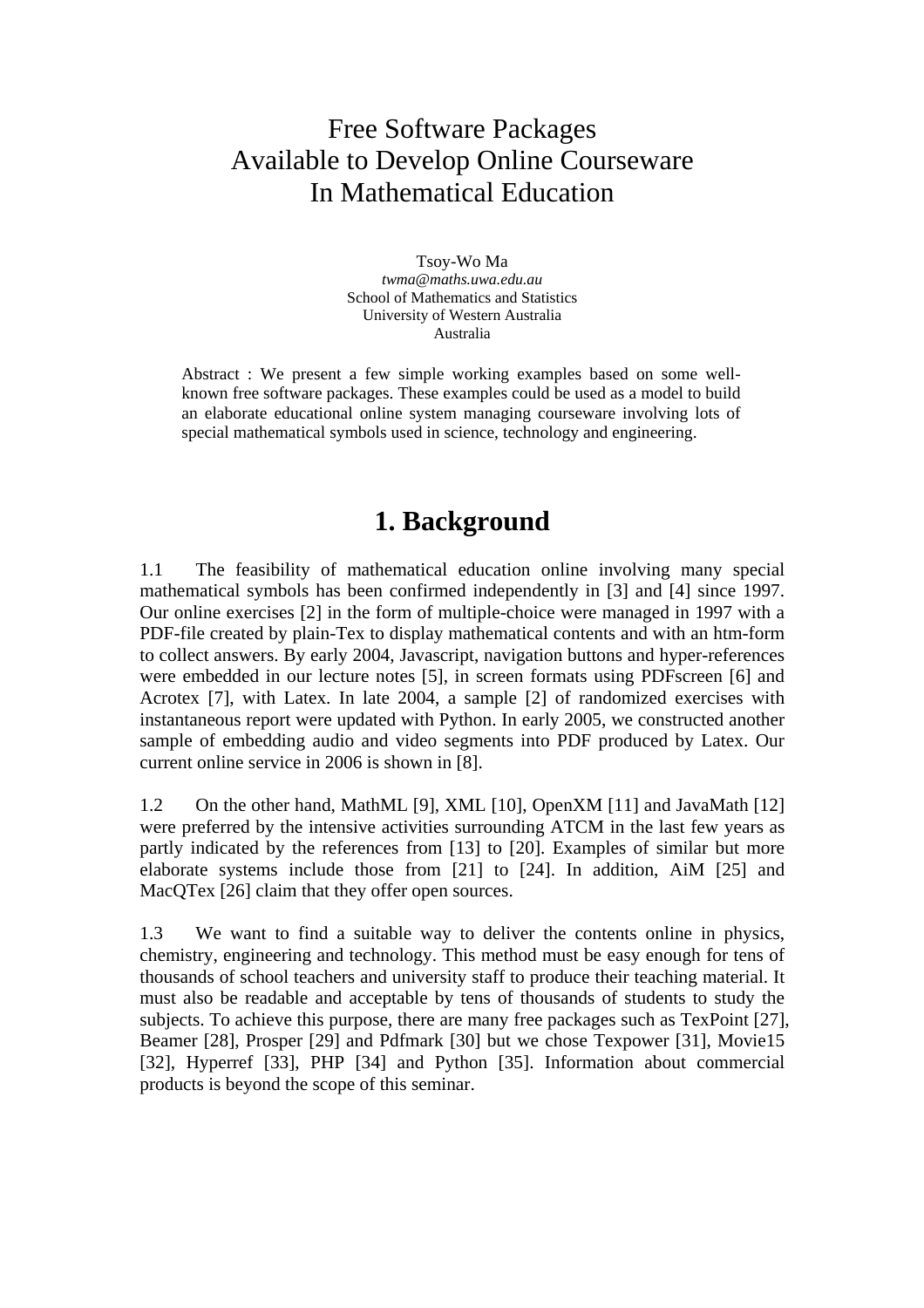# **2. Demonstration of Feasibility**

2.1 We download the package, twmaACTM6.rar, from [36]. After unzip it, there should be only one file with tex as extension. We modify this file and compile it twice with Latex-PDF in front of the audiences. Our friends should be able to reproduce our experiment at home and probably adapt it as their own teaching tool. The demonstration includes the following standard well-known features.

- (a) Typesetting documents with lots of mathematical symbols is easy nowadays.
- (b) Corrections and maintenance are simple after a courseware is computerized.
- (c) Beautiful colorful screen format for presentations in classrooms and in conferences.
- (d) Internal and external hyper-references are inserted into the document in the form of buttons and hyperlinks.
- (e) Problems and solutions are prepared in one file but they are separated into two files by a simple program.
- (f) JavaScripts are inserted as part of the document although we do not recommend them because it appears to be unstable according to our experience.
- (g) Audio and video clips are embedded although we do not recommend them because it appears to be too slow according to our experience.

2.2 The feasibility of online exercises based on Latex is also well-known. At the last page of the screen from the above experiment, there should be a link to start the second part of our demonstration and if it fails then we may use [2]. We present an online exercise involving mathematical expressions and a chemical equation. The demonstration includes the following standard well-known features.

- (a) Displaying mathematical symbols online is easy nowadays.
- (b) The parameters vary every time.
- (c) Results are available as soon as the student submits the exercise.
- (d) Data are collected from the screen and manipulated. They can be recorded if necessary although we skip this part in our demonstration.
- (e) The chemical equation justifies the application beyond mathematics. We collect strings in addition to numbers.

2.3 Because we are able to collect strings, it is merely a matter of programming to include mathematical expressions analyzed either by computer algebra [37], [38] or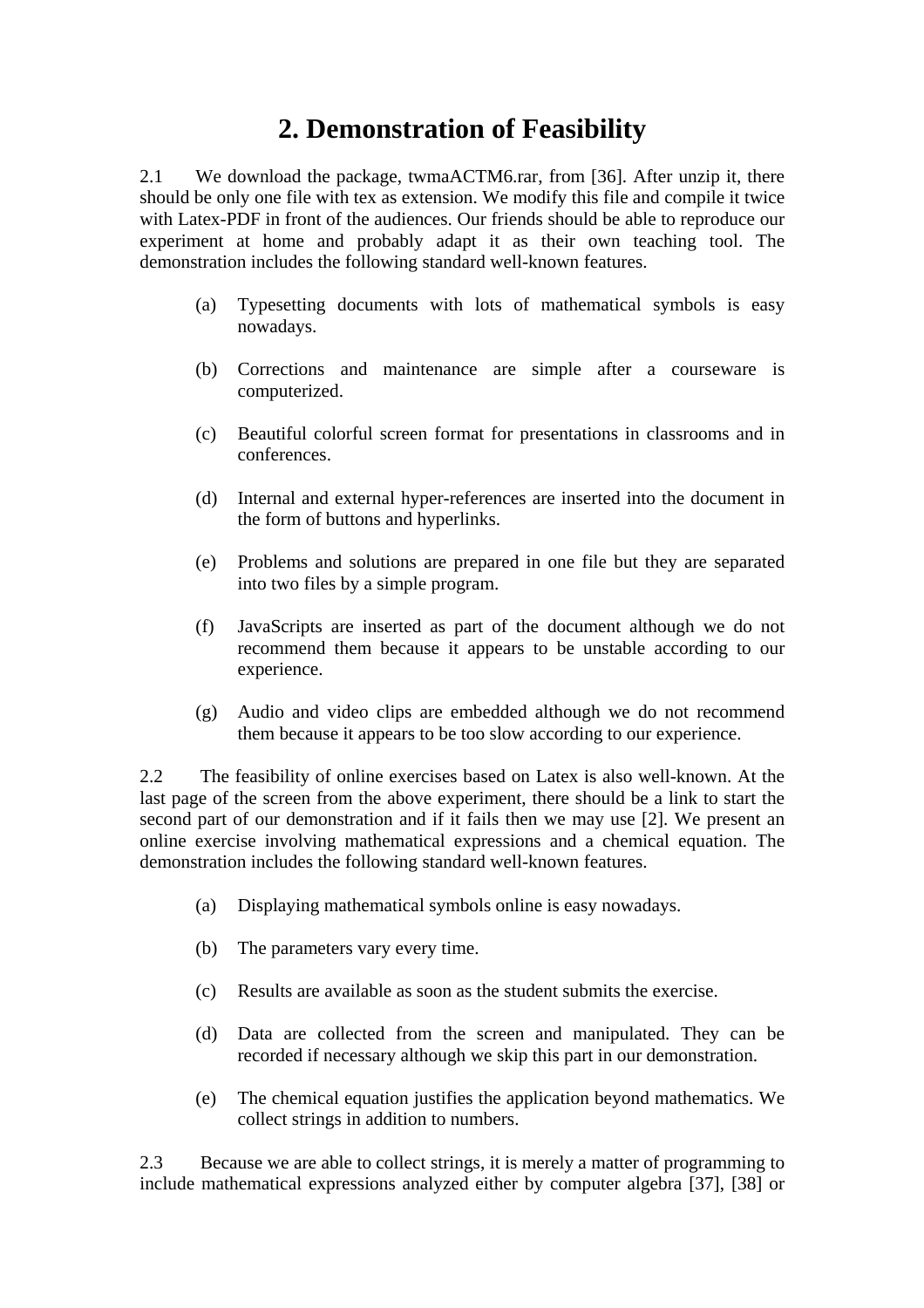by pushdown automata with control of acceptable error. We believe that it can be done although it is not part of our demonstration.

#### **3. Your Conclusion**

3.1 All my source files are free to download [1]. Techniques involved in this presentation have been in the public domain for many years. Any school teacher can easily develop something similar to ours [8] for his/her classes. The students would be able to learn at their own pace within their own physical environment in addition to their normal style through personal contact with their teaching staff in classrooms.

3.2 In a larger scale, similar projects have been developing in many places as quoted in our references. Do we want to use the collective strength to establish a new achieve of teaching material in science, technology and engineering? Or should we integrate ourselves under some existing umbrella? Or will we miss this opportunity all together?

## 4. References

- [1] http://www.maths.uwa.edu.au/~twma/ATCM/index.php
- [2] http://www.maths.uwa.edu.au/~twma/ATCM/history/index.php
- [3] B. Leong, Getting the Internet Ready for Mathematics, ATCM1997.
- [4] http://www.maths.uwa.edu.au/~twma/free/LaMaple/index.htm
- [5] http://www.maths.uwa.edu.au/~twma/ATCM/history/02algebra2004.pdf
- [6] PDFscreen, http://www.river-valley.com/index1.html
- [7] Acrotex, http://www.math.uakron.edu/~dpstory/acrotex.html
- [8] Complex variables, http://www.maths.uwa.edu.au/~twma/goldMintSwindle/3m2/Caesars.php
- [9] MathML, W3C Math Home, http://www.w3.org/Math/
- [10] XML, http://www.w3.org/XML/
- [11] OpenXM(Open message eXchange protocol for Mathematics), http://www.openxm.org
- [12] JavaMath, http://javamath.sourceforge.net

[13] S.C. Chu, Towards a Technology Landscape in Mathematics Education: an AOLA (Author-Once-Learn-Anywhere) Perspective, ACTM2004.

[14] H. Ng, C. Wong and Y.P. Lee, An Alternate Platform in the Teaching and Learning of Geometry to JC Students, ACTM2004.

[15] R. Peck, Teaching an Online Elementary Statistics Course, ACTM2004.